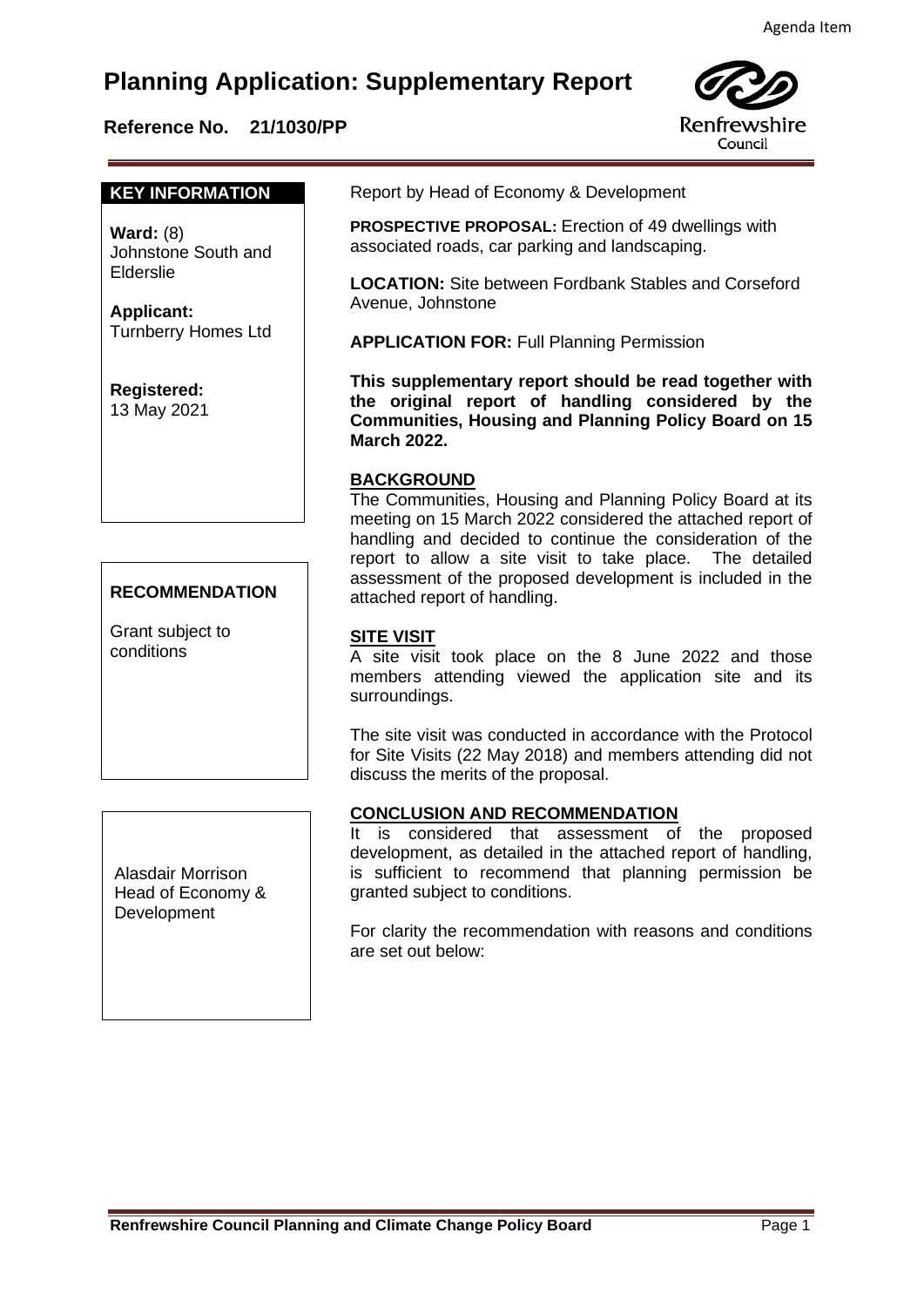## **Planning Application: Supplementary Report**

## **Reference No. 21/1030/PP**



#### **Reason for Decision**

**Reason for Decision**<br>The proposal accords with the provisions of the Development Plan and there are no material considerations which outweigh the presumption in favour of development according with the Development Plan.

#### **Conditions**

1 No development shall commence on site until written approval of:

(a) a Site Investigation report (characterising the nature and extent of any soil, water and gas contamination within the site); and, if remedial works are recommended therein

(b) a Remediation Strategy and Implementation Plan identifying the proposed methods for implementing all remedial recommendations contained within the site investigation report

all prepared in accordance with current authoritative technical guidance, have been submitted to and approved in writing by Renfrewshire Council as Planning Authority.

Reason: To ensure that the site will be made suitable for its proposed use.

2 That prior to the occupation of any residential unit on the site:

(a) a Verification Report confirming completion of the works specified within the approved Remediation Strategy and Implementation Plan; or

(b) where remediation works are not required but soils are to be imported to site, a Verification Report confirming imported materials are suitable for use

shall be submitted to and approved in writing by Renfrewshire Council as Planning Authority. Verification Reports shall not be submitted on a phased basis unless first agreed in writing with the Planning Authority.

Reason: To demonstrate that works required to make the site suitable for use have been completed.

3 That, prior to the erection of any of the dwellinghouses hereby approved, a detailed schedule of the proposed external finishes for each of the dwellinghouses together with a plan and schedule of the surface treatments to be used on the roads and footpaths within the site shall be submitted for the written approval of Renfrewshire Council as Planning Authority. Thereafter, the houses, roads and footpaths shall be constructed only in accordance with such details as may be approved to the satisfaction of Renfrewshire Council as Planning Authority.

Reason: In the interest of the amenity of the area.

4 That, prior to the commencement of the development, details of all boundary treatments to be formed shall be submitted for the written approval of Renfrewshire Council as Planning Authority. Thereafter, all boundary fences and walls as may be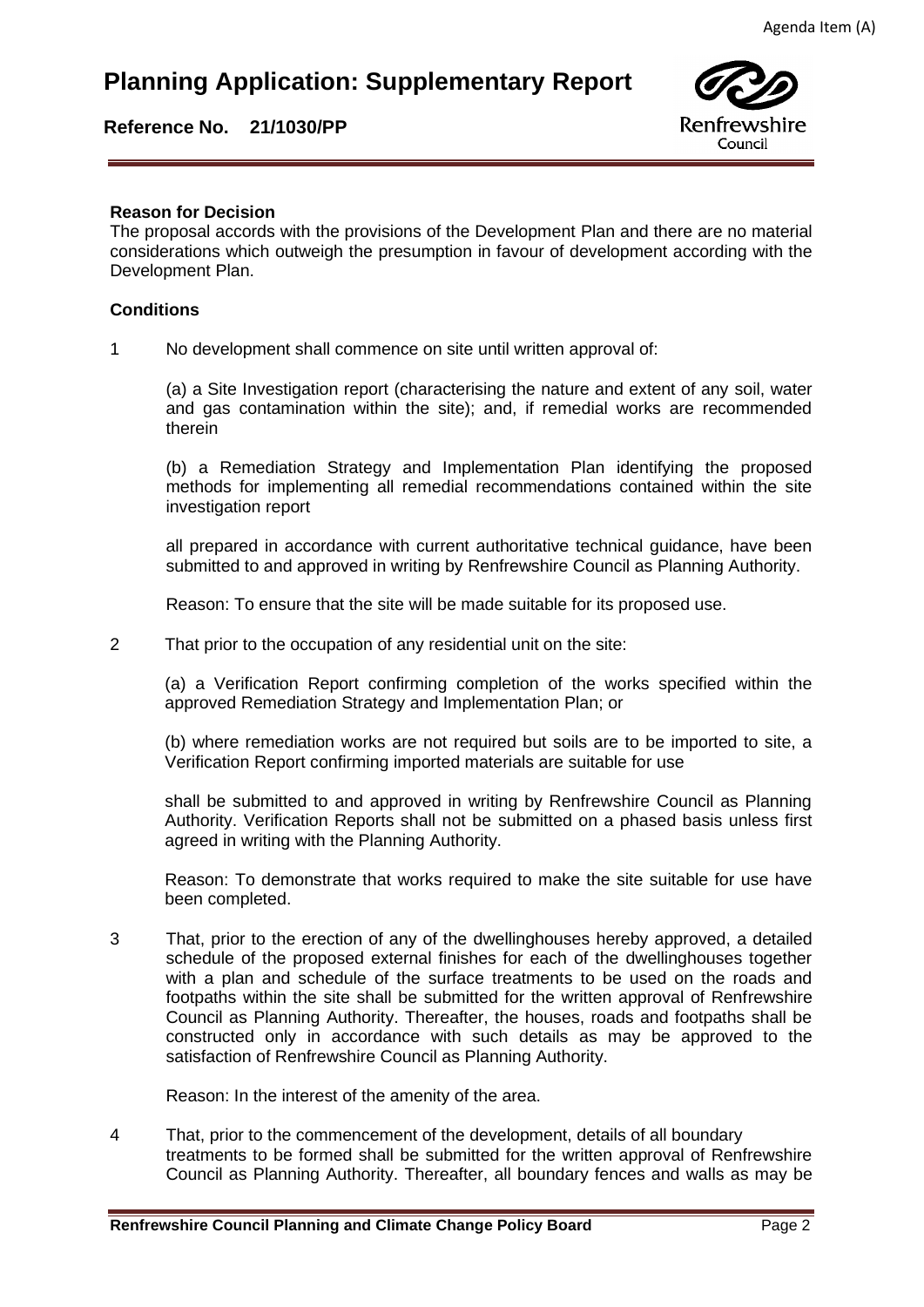approved relating to or adjacent to each plot shall be erected prior to the occupation of the dwelling within that plot to the satisfaction of Renfrewshire Council as Planning Authority.

Reason: In the interest of the amenity of the area.

5 That no development shall take place until there has been submitted to and approved by Renfrewshire Council as Planning Authority a scheme of landscaping, which shall include details of species, planting densities, soil treatment and aftercare.

Reason: In the interest of the amenity of the area.

6 That all planting, seeding or turfing comprised in the approved details of landscaping shall be carried out in the first planting season and seeding seasons following the occupation of the buildings or the completion of the development, whichever is the sooner; and any trees or plants which, within a period of five years from the completion of the development die, are removed or become seriously damaged or diseased shall be replaced in the next planting season with others of a similar size and species, unless Renfrewshire Council as Planning Authority gives written consent to any variation.

Reason: In the interest of the amenity of the area.

7 Prior to the development commencing, the developer shall secure the implementation of archaeological works in accordance with a written scheme of investigation which has been submitted by the applicant and approved by the Planning Authority. Thereafter, the developer shall ensure that the programme of archaeological works is fully implemented and that all recording and recovery of archaeological resources within the development site is undertaken to the satisfaction of the Planning Authority.

Reason: To ensure that any archaeological remains which may be disturbed can be identified, excavated, and recorded.

8 That prior to the commencement of development, details of phasing for off-site infrastructure works/footways/crossings shall be submitted for the written approval of Renfrewshire Council as Planning Authority. Thereafter, the development shall be implemented only in accordance with such phasing as may be agreed with Renfrewshire Council as Planning Authority, unless otherwise agreed in writing.

Reason: In the interest of the amenity of the area.

9 That the development hereby approved shall be implemented in line with the Drainage Strategy Report by Fairhurst dated March 2021 and Drawing No: 128649/8006 'Overland Flow Routing' and Drawing No: 128649/8003 'Proposed Drainage Layout', to the satisfaction of the Planning Authority.

Reason: To ensure that the site is appropriately drained.

10 That prior to the commencement of development, the applicant shall submit for the written approval of Renfrewshire Council as Planning Authority, an Arboricultural Method Statement, and long-term Tree/Woodland Management & Maintenance Plan(s) for the site. For the avoidance of doubt, the Arboricultural Method Statement shall contain details on how retained trees will be protected on site through the construction phase and future use of the site and the Tree/Woodland Management &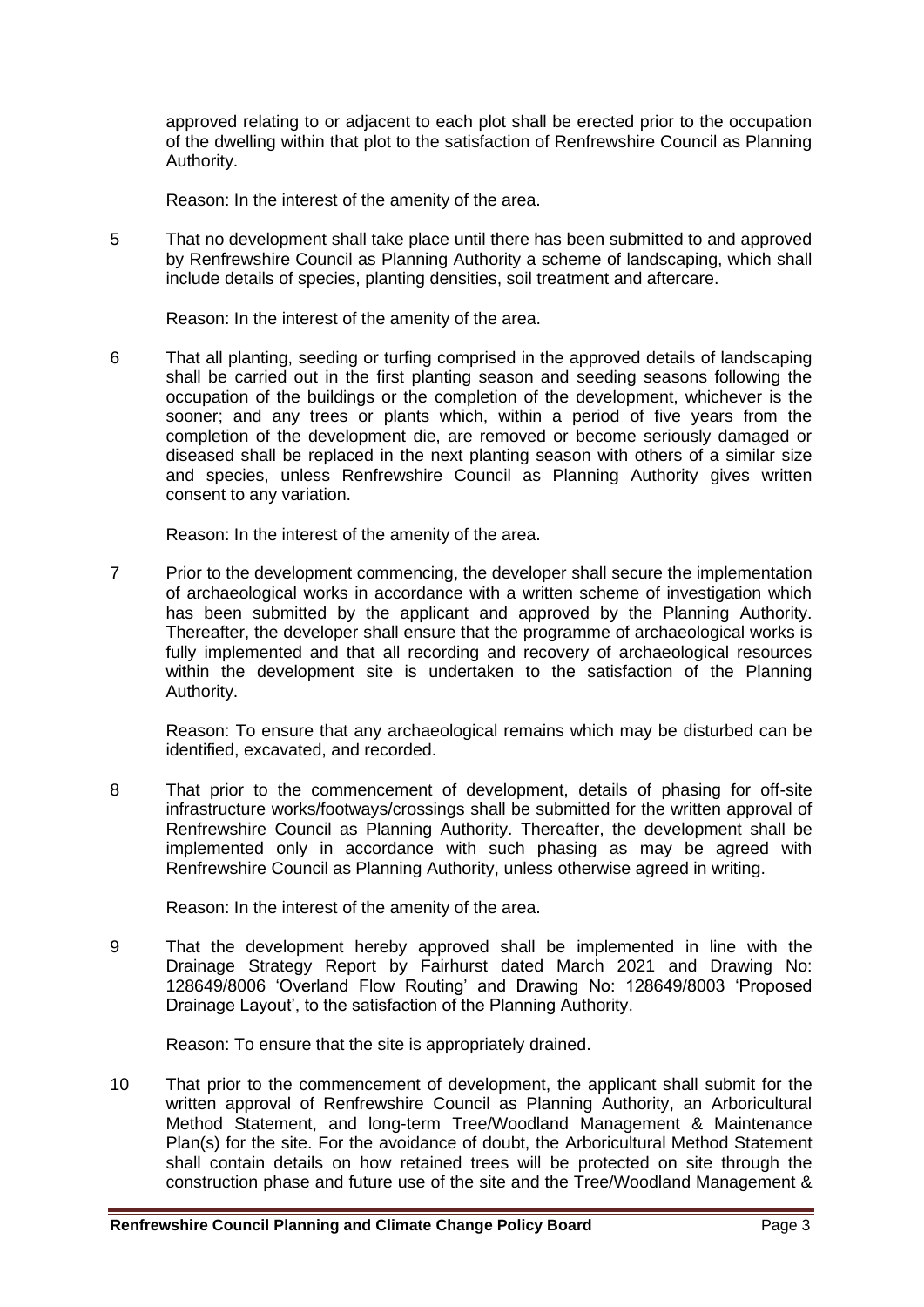Maintenance Plan(s) shall contain details on the monitoring of growth and condition of all newly planted trees.

Reason: To ensure that works are undertaken to a satisfactory standard in the interests of natural heritage.

11 That prior to the commencement of development, the applicant shall submit for the written approval of Renfrewshire Council as Planning Authority, A Low Carbon Energy Implementation Plan which will include the final details of energy efficiency measures to be implemented at the site as well as consideration of Electric Vehicle Charging Points.

Reason: To promote and implement low carbon measures at the site.

- 12 That prior to the commencement of any development of works on site, the developer shall provide for the written approval of Renfrewshire Council as Planning Authority full details of a Locally Equipped Play Area (LEAP) to be provided in the designated area as detailed on Drawing No. AL(0)004 Revision A. Thereafter, prior to occupation of the final residential unit, the developer shall complete for use, the provision of the LEAP area in accordance with the detail finally approved.
- 13 That prior to the commencement of any development of works on site, the developer shall provide for the written approval of Renfrewshire Council as Planning Authority a maintenance scheme for the play area approved as per condition 12.

Reason: In the interests of residential amenity

14 That prior to the commencement of development, the developer shall provide details of two pedestrian connections of 3m width, from the northeast of the development onto Corseford Avenue, for the written approval of Renfrewshire Council as Planning Authority. The connections as agreed shall be provided prior to the occupation of any unit within the development.

Reason: In the interest of pedestrian and vehicular safety and to ensure that the development is acceptably connected to the surrounding area.

15 That prior to the commencement of development, details of two pedestrian dropped kerb crossing points on Corseford Avenue, one south of the junction with Tweed Place and one north of the junction with Tweed Place, shall be submitted for the written approval of Renfrewshire Council as Planning Authority and shall be provided prior to the occupation of any dwellinghouse hereby approved.

Reason: In the interest of pedestrian safety.

16 That prior to the commencement of development, details of a 2m footway to be located on the western side of Corseford Avenue from the junction of Beith Road to the pedestrian crossing north of Tweed Place, shall be submitted for the written approval of Renfrewshire Council as Planning Authority, and shall be provided prior to the occupation of any dwellinghouse hereby approved.

Reason: In the interests of traffic and pedestrian safety.

17 For clarification, the proposed footpath link onto the existing track to the south, shall be 3m wide and shall connect into Fordbank Drive.